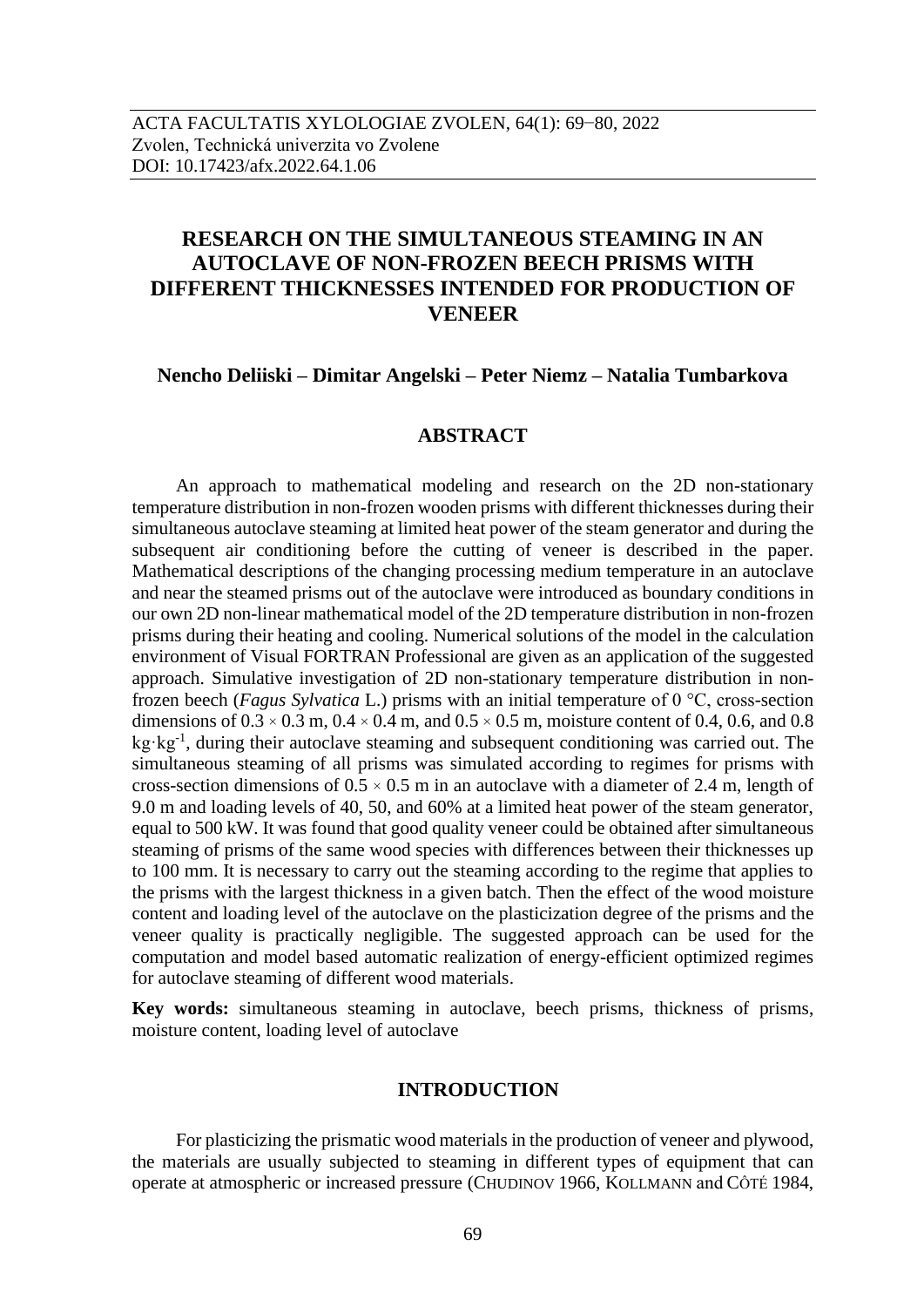SHUBIN 1990, TREBULA and KLEMENT 2002, VIDELOV 2003, PERVAN 2009, DELIISKI and DZURENDA 2010, DELIISKI 2013), etc.

The steaming of wood materials under increased pressure of the processing medium in autoclaves is used in many applications due to its higher energy efficiency and lower duration in comparison with the steaming at atmospheric pressure (BURTIN *et al.* 2000, RIEHL *et al.* 2002, BEKHTA and NIEMZ 2003, DELIISKI 2003, 2004, 2011a, DAGBRO *et al.* 2010, VIDELOV 2003, DELIISKI and SOKOLOVSKI 2007, SOKOLOVSKI *et al.* 2007, DELIISKI and DZURENDA 2010, DELIISKI *et al.* 2020, 2021).

The information about the duration of regimes for steaming the wood materials only with certain thicknesses in atmospheric or increased pressure for the cases of unlimited generator power has been given in CHUDINOV (1968), SHUBIN (1990), TREBULA and KLEMENT 2002, VIDELOV (2003), DELIISKI (2003, 2004, 2011b, 2013), PERVAN (2009), DELIISKI and DZURENDA (2010), DZURENDA and DELIISKI (2011), etc.

Because of the production of veneers, small and medium-sized enterprises are significantly interested in steaming regimes for simultaneous heat treatment of wood materials with different thicknesses at limited heat power of the steam generator.

In DELIISKI *et al.* (2018) an approach and an algorithm to compute the processing medium temperature during steaming of wooden prisms for veneer production in an autoclave at limited heat power of the steam generator was described.

The aim of the present work is to suggest an approach to mathematical modelling and research on the 2D temperature distribution in non-frozen wooden prisms with different cross section dimensions and wood moisture content during simultaneous steaming in an autoclave at different loading level and limited heat power of the steam generator and during their subsequent air conditioning before the cutting of veneers.

# **MATERIAL AND METHODS**

# **Modelling of the 2D temperature distribution in non-frozen wooden prisms subjected to steaming and subsequent conditioning in an air environment**

When the length of the prisms, *l*, is larger than their thickness, *d*, at least more than 4  $\div$  5 times, and simultaneously the width, *b*, does not exceed the thickness more than 3 times, the following 2D mathematical model can be used for the calculation of the change in the temperature in the prism cross section, which is equally distant from the frontal sides (i.e. along the coordinates *x* and *y* of this section) during heating and cooling in steaming or air medium (DELIISKI 2003, 2011b):

$$
c(T, u) \cdot \rho(\rho_b, u) \frac{\partial T(x, y, \tau)}{\partial \tau} = \frac{\partial}{\partial x} \left[ \lambda_r(T, u, \rho_b) \frac{\partial T(x, y, \tau)}{\partial x} \right] + \frac{\partial}{\partial y} \left[ \lambda_t(T, u, \rho_b) \frac{\partial T(x, y, \tau)}{\partial y} \right], \quad (1)
$$

under an initial condition:

$$
T(x, y, 0) = T_0 \tag{2}
$$

and the following boundary conditions:

▪ During the steaming process:

$$
T(x,0,\tau) = T(0, y,\tau) = Tm(\tau)
$$
\n(3)

▪ During the conditioning process of the steamed prisms in an air environment: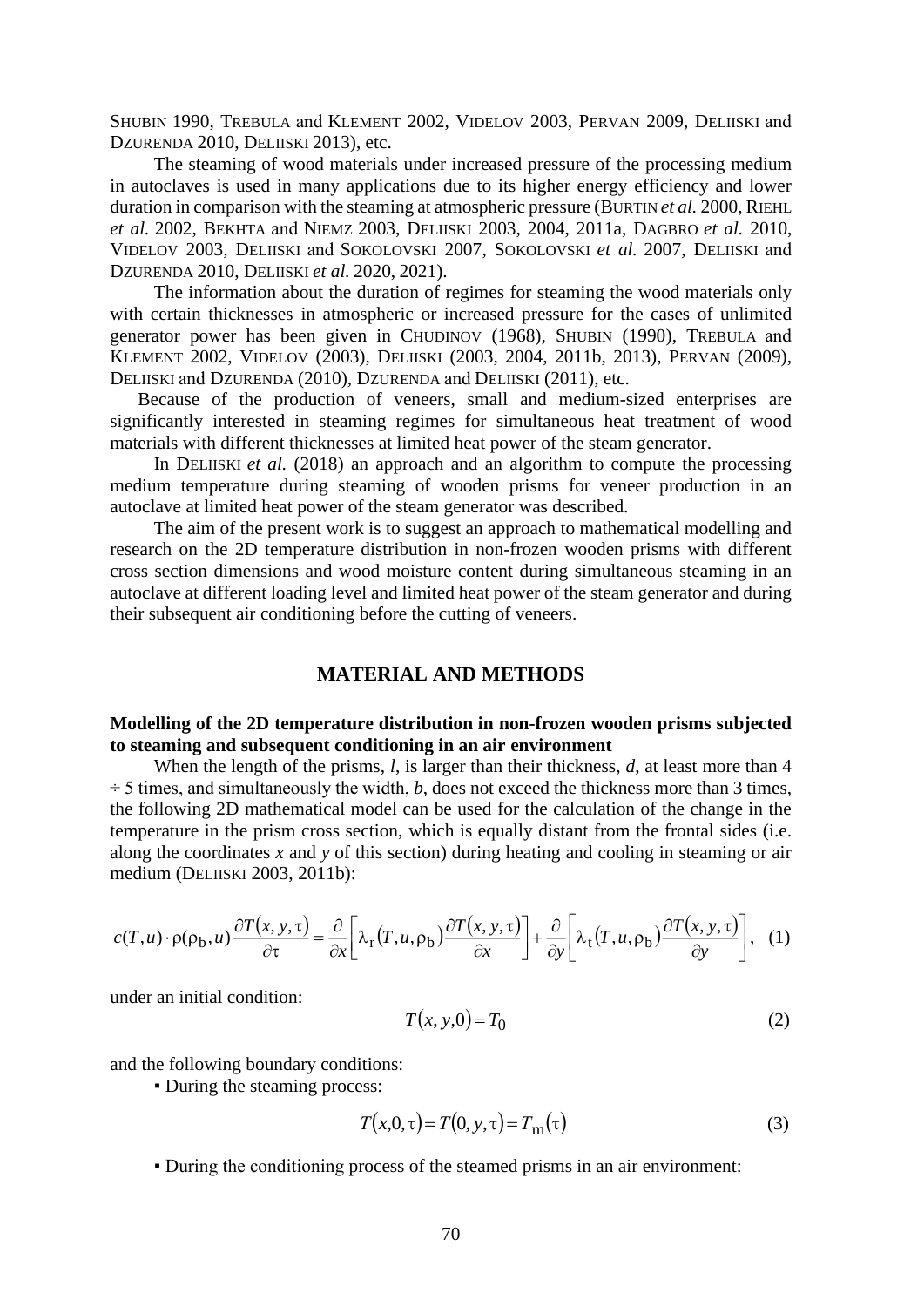$$
\frac{\partial T(x,0,\tau)}{\partial y} = -\frac{\alpha_t(x,0,\tau)}{\lambda_t(x,0,\tau)} \Big[ T(x,0,\tau) - T_{\text{m-cond}}(\tau) \Big]
$$
(4)

$$
\frac{\partial T(0, y, \tau)}{\partial x} = -\frac{\alpha_{\text{r}}(0, y, \tau)}{\lambda_{\text{r}}(0, y, \tau)} \Big[ T(0, y, \tau) - T_{\text{m-cond}}(\tau) \Big]
$$
(5)

where  $c$  is the specific heat capacity of the non-frozen wood during its heating and cooling,  $J \cdot kg^{-1} \cdot K^{-1}$ ;  $\lambda_r$  and  $\lambda_t$  – thermal conductivities of the non-frozen wood in radial and tangential directions respectively,  $W \cdot m^{-1} \cdot K^{-1}$ ;  $\rho$  – wood density, kg $\cdot m^{-3}$ ;  $x$  – coordinate along the prism thickness of the separate points of the calculation mesh for numerical solving of the model:  $0 \le x \le d$ , m; *d* – thickness of the prism, m; *y* – coordinate along the prism width of the separate points of the calculation mesh:  $0 \le y \le b/2$ , m; *b* – width of the prism, m;  $\tau$  – time, s;  $T$  – temperature, K;  $T_0$  – initial average mass temperature of the subjected to steaming prism, K;  $T(x, y, 0)$  – temperature of all points in the prism volume at the beginning of the steaming process, K;  $T(x,0,\tau)$  and  $T(0,y,\tau)$  – temperature of all points on the surfaces of the prism parallel to its thickness and width, respectively, during the steaming and conditioning processes, K;  $T_m$  – temperature of the processing medium during the steaming process, K; *T*m-cond – temperature of the ambient air environment near the steamed prism during the conditioning, K;  $\alpha_r$  and  $\alpha_t$  – convective heat transfer coefficients between the prism's surfaces and ambient air environment in radial and tangential directions, respectively, during the conditioning process,  $W \cdot m^{-2} \cdot K^{-1}$ .

Mathematical descriptions of the specific heat capacity of the non-frozen wood during its heating and cooling and also of the thermal conductivities of the wood in different anatomical directions have been suggested in DELIISKI (1990, 1994, 2003, 2004, 2011b, 2013) based on the experiments determined in the dissertations of CHUDINOV (1966) and KANTER (1955) equations describing the change in  $c$  and  $\lambda$  of non-frozen wood as a function of *t* and *u*.

These equations are used in both the European (CHUDINOV 1968, SHUBIN 1990, POŽGAJ et al. 1997, TREBULA and KLEMENT 2002, VIDELOV 2003, PERVAN 2009, DELIISKI and DZURENDA 2010, HRČKA and BABIAK 2017) and the American scientific literature (STEINHAGEN 1977, 1986, 1991, STEINHAGEN and LEE 1988, KHATTABI and STEINHAGEN 1992, 1993, 1995) when calculating various processes of wood thermal treatment.

Mathematical descriptions of wood density above the hygroscopic range, ρ, and of the convective heat transfer coefficients between steamed wood materials and ambient air environment, were given in (CHUDINOV 1968, DELIISKI and DZURENDA 2010).

During the solving of the model, mathematical descriptions of the thermo-physical properties of beech wood (*Fagus Sylvatica* L.) with basic density  $\rho_b = 560 \text{ kg} \cdot \text{m}^{-3}$  and fibre saturation point  $u_{\text{fsp}} = 0.31 \text{ kg/kg}^{-1}$  (DELIISKI and DZURENDA 2010) were used. Using the well-known equation  $\rho = \rho_b(1 + u)$  (CHUDINOV 1968, KOLLMANN and CÔTÉ 1984, TREBULA and KLEMENT 2002, HRČKA and BABIAK 2017, NIEMZ and SONDEREGGER 2017), the following values of the wood density were applied:  $\rho = 784 \text{ kg} \cdot \text{m}^{-3}$  for  $u = 0.4 \text{ kg} \cdot \text{kg}^{-1}$ ,  $\rho =$ 896 kg.m<sup>-3</sup> for  $u = 0.6$  kg⋅kg<sup>-1</sup>, and  $\rho = 1008$  kg.m<sup>-3</sup> for  $u = 0.8$  kg⋅kg<sup>-1</sup>.

# **Temperature time profile of regimes for autoclave steaming and subsequent air conditioning of wooden prisms**

The typical temperature time profile of the processing medium temperature  $T<sub>m</sub>$  in a steaming autoclave and of the air medium for the subsequent conditioning of the heated prisms, which was used for the numerical simulations below, is shown in Fig. 1.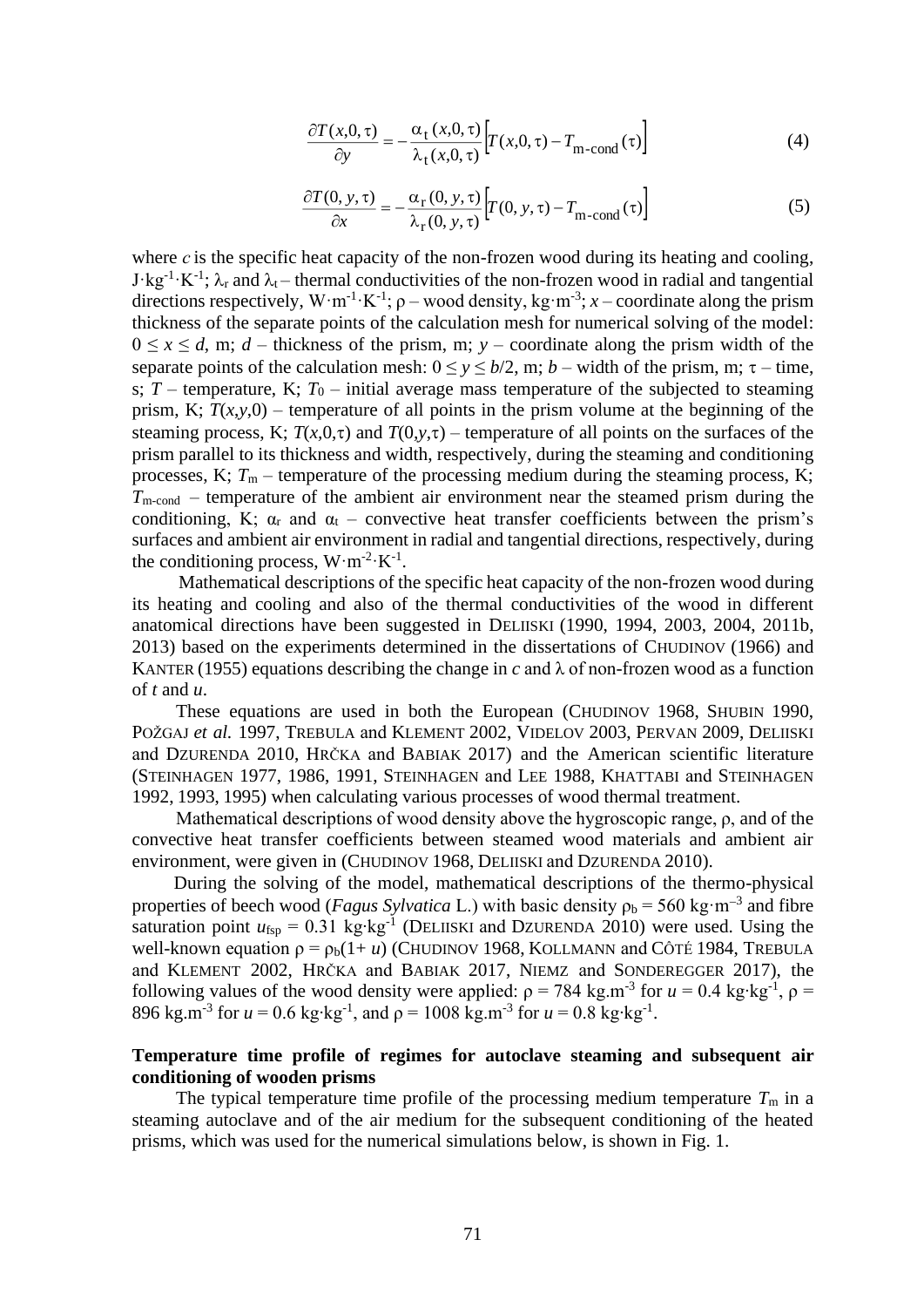

**Fig. 1 Typical temperature time profile for change in** *T***<sup>m</sup> during steaming of prisms in an autoclave and during their subsequent conditioning in an air environment.**

This temperature time profile includes the following 5 stages:

**•** An intensive increase in  $T_m$  during the time  $0 - \tau_1$  caused by the opening the valve directing the water steam in the autoclave. The duration  $\tau_1$  depends on many factors, whose impact separately is briefly considered below;

**• Constant**  $T_m$  of the steaming medium during  $\tau_1 - \tau_2$  caused by dosed introduction of steam in the autoclave;

**•** A decrease in  $T_m$  of the steaming medium during  $\tau_2 - \tau_3$  caused by using the already accumulated heat in the hermetized autoclave;

**•** A decrease in  $T_m$  of the steaming medium during  $\tau_3 - \tau_4$ , which is caused by the opening the valves directing the steam and condensed water out of the autoclave;

 $\bullet$  A decrease in  $T_m$  of the air temperature near the steamed prisms out of the autoclave during  $\tau_4 - \tau_f$ .

The time from 0 to  $\tau_4$  represents the duration of the regime for autoclave steaming of the prisms,  $\tau_{reg}$ .

## **RESULTS AND DISCUSSION**

For numerical solving of the above presented mathematical model  $(1) \div (5)$  aimed at computation of 2D temperature distribution in the central cross section of wooden prisms intended for production of veneer during their autoclave steaming at limited heat power of the steam generator a software package was prepared. It was an input in the calculation environment of Visual FORTRAN Professional developed by Microsoft. For transformation of the model in a form suitable for programming, an explicit form of the finite-difference method has been used (DELIISKI 2003, 2011b, 2013, DELIISKI and DZURENDA 2010).

An increase in  $T_m$  at the very beginning of the steaming regimes during the time  $0 \tau_1$  (see Fig. 1) is calculated according to the approach given in DELIISKI *et al.* (2018) by taking in mind the available heat power of the steam generator, which influences the change of  $T<sub>m</sub>$  at the beginning of the steaming regimes.

Using the software package computations made for the determination of  $T<sub>m</sub>$  and also for the 2D non-stationary change of the temperature in 4 characteristic points of  $\frac{1}{4}$  of the square cross section of beech prisms with the thickness *d* and width *b* respectively, during their steaming in an autoclave with industrial dimensions: diameter  $D = 2.4$  m and length of its cylindrical part  $L = 9.0$  m (DELIISKI and SOKOLOVSKI 2007, DELIISKI and DZURENDA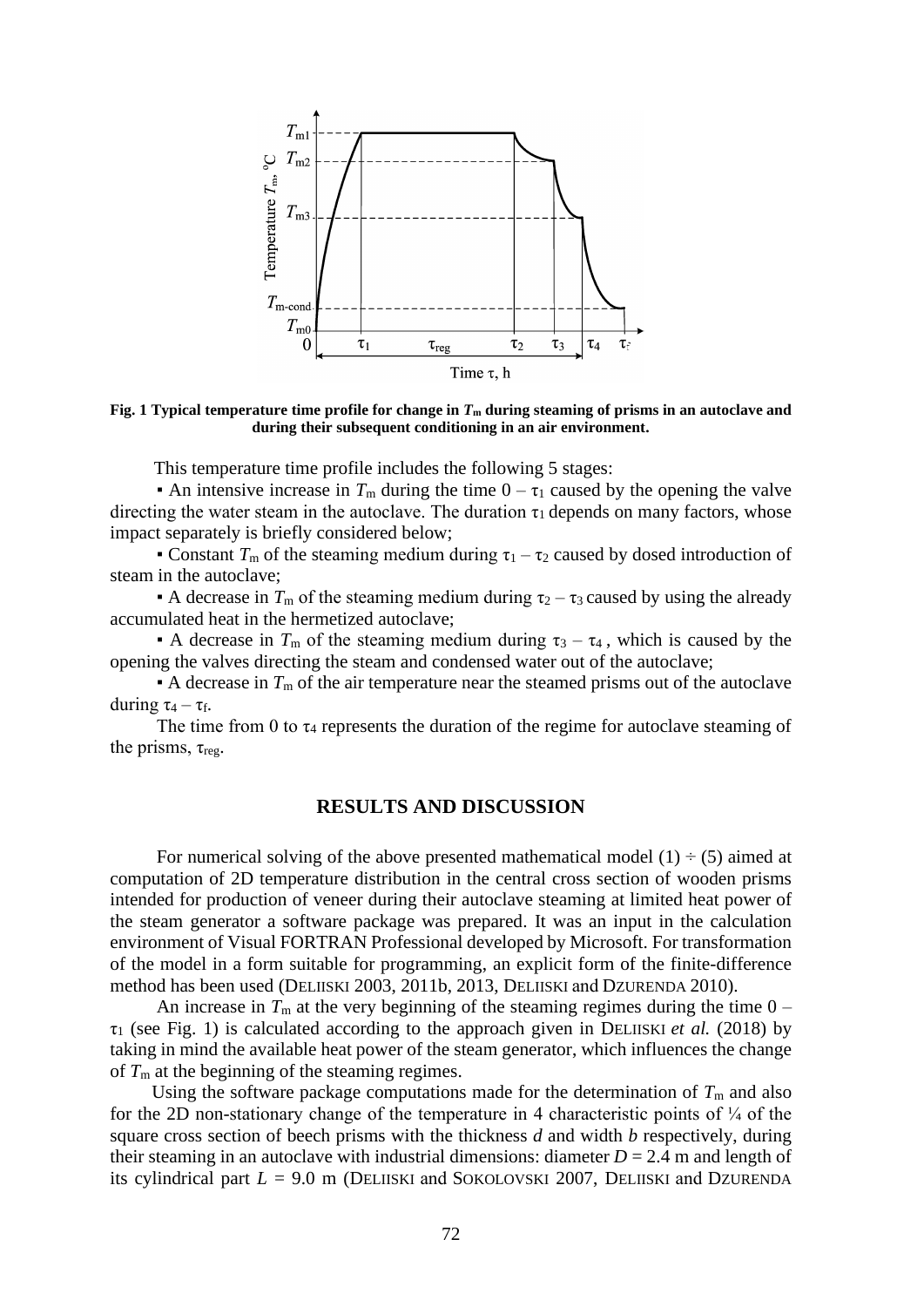2010). The coordinates of the characteristic points of the prisms, in which the change of the temperature was recorded, were equal, as follow:  $t_1$  in Point 1:  $d/8$ ,  $b/8$ ;  $t_2$  in Point 2:  $d/4$ , b/4; *t*<sup>3</sup> in Point 3: d/2, b/4; and *t*<sup>4</sup> in Point 4: d/2, b/2 (centre of the prisms).

During the simulations, a limited heat power of the steam generator  $q_{\text{source}} = 500 \text{ kW}$ and the following values of the factors influencing the first stage of  $T<sub>m</sub>$  (Fig. 1) and also 2D temperature distribution in the prisms and the duration of the steaming regimes were set:

▪ Dimensions of the square cross section of beech prisms with thickness *d* and width *b*:  $0.3 \times 0.3$  m,  $0.4 \times 0.4$  m, and  $0.5 \times 0.5$  m;

**■ Moisture content** *u* of the prisms subjected to autoclave steaming:  $0.4 \text{ kg} \cdot \text{kg}^{-1}$ ,  $0.6$ kg∙kg $^{-1}$ , and  $0.8$  kg∙kg $^{-1}$ ;

Initial temperature of the subjected to steaming prisms:  $t_0 = 0$  °C;

Initial temperature of the processing medium in the steaming autoclave:  $t_{\text{m0}} = 0$  °C;

• A decrease in the steaming medium temperature:  $t_{m1} = 130$  °C;

• Loading level, γ, of the autoclave with filled in prisms for steaming:  $0.4 \text{ m}^3 \cdot \text{m}^{-3}$ ,  $0.5 \text{ m}$ m<sup>3</sup>·m<sup>-3</sup>, and 0.6 m<sup>3</sup>·m<sup>-3</sup> (i.e. γ = 40%, γ = 50%, and γ = 60% respectively).

In Fig. 2 the calculated change in the surface temperature, *t*s, average mass temperature,  $t_{avg}$ , and *t* of 2 characteristic points ( $t_1$  in Point 1 and  $t_4$  in Point 4) of the prisms with the largest dimensions  $d \times b = 0.5 \times 0.5$  m, moisture content  $u = 0.4, 0.6, 0.8$  kg⋅kg<sup>-1</sup>, and loading level of the autoclave  $\gamma = 50\%$  during their autoclave steaming and subsequent conditioning at  $T_{\text{m-cond}} = 293.15 \text{ K}$  (i.e.  $t_{\text{m-cond}} = 20 \text{ °C}$ ) is presented.

In the mentioned and in Figures 3, 4, and 5 the minimum and maximum values of the temperature,  $t_{\text{opt-min}} = 62 \text{ °C}$  and  $t_{\text{opt-max}} = 90 \text{ °C}$ , respectively are also shown. For obtaining the quality veneer from plasticized beech wood it is needed that the temperature of all characteristic points of the prisms during the veneer cutting process stays between these optimum values of the temperature (MÖRATH 1949, DELIISKI 2003, DELIISKI and DZURENDA 2010). The computation of the temperature distribution in the prisms was done in interconnection of the processes of their steaming in an autoclave and the subsequent conditioning in an air environment. Based on the calculations, it can be determined when the moment of reaching in the entire volume of the heated prisms occurred for the necessary optimal temperatures (between *t*opt-min and *t*opt-max) needed for cutting the quality veneer.

It is known that the individual wooden prisms in each batch loaded for steaming have different cross-sectional dimensions. In order to ensure that all prisms reach the required optimal temperatures, in practice the steaming of each batch is carried out according to the regime corresponding to the prisms with the largest thickness in it.

Therefore, the study of simultaneous steaming in an autoclave of prisms with cross sections  $d \times b = 0.5 \times 0.5$  m,  $d \times b = 0.4 \times 0.4$  m, and  $d \times b = 0.3 \times 0.3$  m was performed by computing the change in  $t_s$ ,  $t_{avg}$ ,  $t_1$ , and  $t_4$  of the prisms with  $d \times b = 0.4 \times 0.4$  m and  $d \times b =$  $0.3 \times 0.3$  m for the cases of their steaming according to regimes with  $d \times b = 0.5 \times 0.5$  m, which are shown in Fig. 2 for the different 3 values of the wood moisture content *u*. The obtained calculated results for prisms with  $d \times b = 0.4 \times 0.4$  m and  $d \times b = 0.3 \times 0.3$  m are graphically presented in Fig. 3 and Fig. 4 respectively.

Figure 5 shows the change in *t*s, *t*avg, *t*1, and *t*<sup>4</sup> for the case of simultaneous autoclave steaming and subsequent air conditioning of prisms with  $d \times b = 0.3 \times 0.3$  m,  $d \times b = 0.4 \times 10^{-10}$ 0.4 m, and  $d \times b = 0.5 \times 0.5$  m according to the regime with  $d \times b = 0.5 \times 0.5$  m at the intermediate studied values of  $u = 0.6$  kg.kg<sup>-1</sup> and  $\gamma = 50\%$ .

In Table 1 the change in the duration of the stages  $0 - \tau_2$ ,  $0 - \tau_3$  and  $0 - \tau_4 = \tau_{reg}$  (see Fig. 2), the temperatures  $t_1$  and  $t_4$  at  $\tau_2$  and at  $\tau_4$ , and also after 1 h of the conditioning of the steamed prisms (at  $\tau_4$ +1h) and after 2 h of their conditioning (at  $\tau_4$ +2h) is given.

The obtained results allow for making the following statements about the change in the duration of the regimes for steaming of beech prisms with  $d \times b = 0.5 \times 0.5$  m,  $\tau_{reg}$ , in an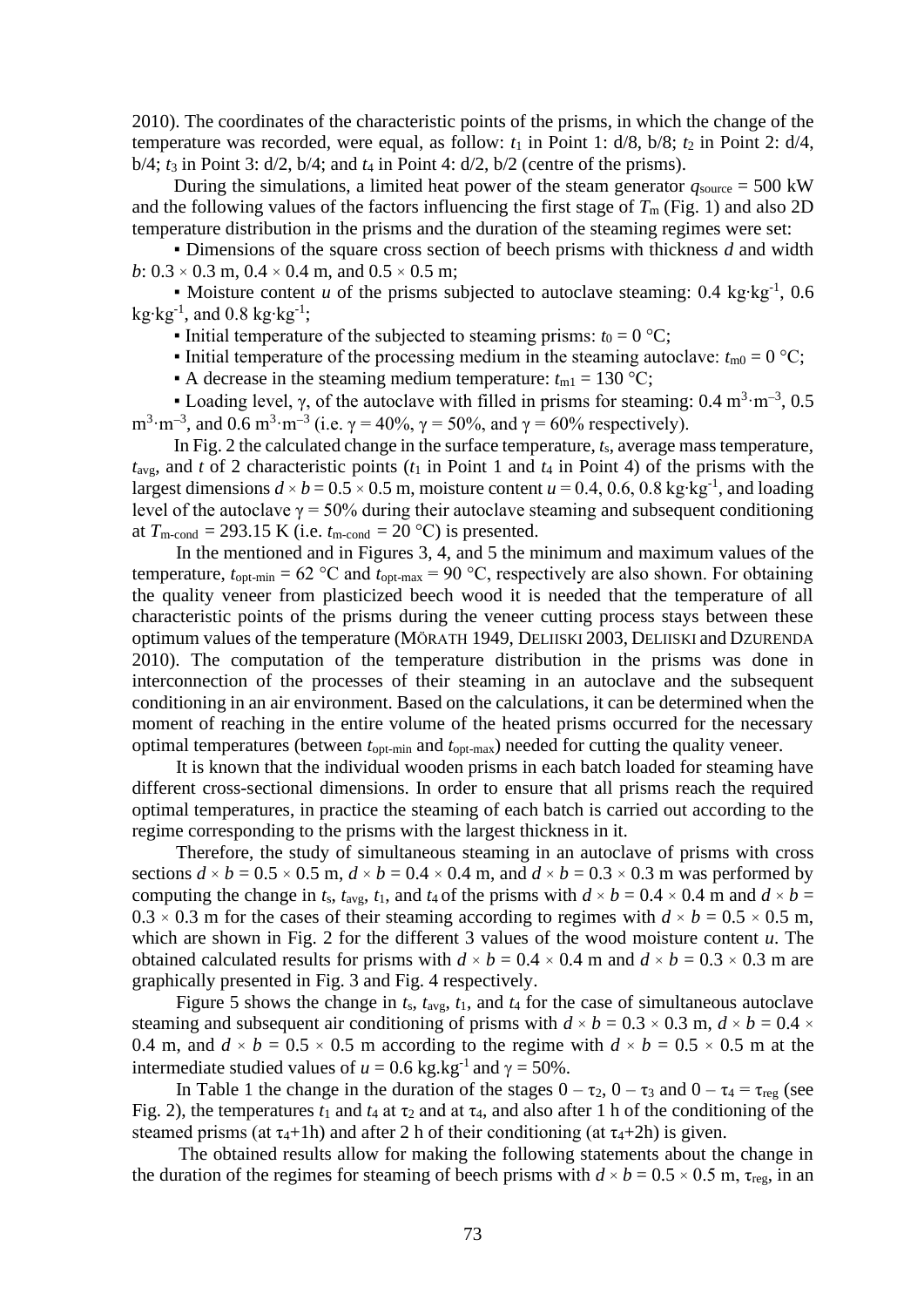autoclave with *D* = 2.4 m and *L* = 9.0 m at  $t_{m1}$  = 130 °C,  $t_{m2}$  = 110 °C,  $t_{m3}$  = 80 °C depending on the studied influencing factors:

1. An increase in the loading level of the autoclave from 40 to 60% at given values of *u* causes slight linear increase in  $\tau_{reg}$ . When  $u = 0.6$  kg⋅kg<sup>-1</sup> the duration  $\tau_{reg}$  at the studied values of  $t_{m1} = 130$  °C,  $t_{m2} = 110$  °C,  $t_{m3} = 80$  °C and  $q_{source} = 500$  kW obtains the following values: 19.3 h for γ = 40%, 19.4 h for γ = 50%, and 19.5 h for γ = 60% (Table 1).

2. An increase in the prism moisture content from 0.4 to 0.8 kg⋅kg<sup>-1</sup> at given value of the loading level  $\gamma$  causes insignificant practically linear increase in  $\tau_{reg}$ . When  $\gamma = 50\%$  the duration  $\tau_{reg}$  at the studied values of  $t_{m1}$ ,  $t_{m2}$ ,  $t_{m3}$ , and  $q_{source}$  is equal as follows: 18.9 h for *u* = 0.4 kg∙kg-1 , 19.4 h for *u* = 0.6 kg∙kg-1 , and 19.9 h for *u* = 0.8 kg∙kg-1 .



Fig. 2 Change in  $t_s$ ,  $t_{\text{avg}}$ , and t in 2 characteristic points  $t_1$  and  $t_4$  of the prisms with  $d \times b = 0.5 \times 0.5$  m **during their steaming in an autoclave at**  $\gamma = 50\%$  **and subsequent conditioning, depending on** *u***.** 



Fig. 3 Change in  $t_s$ ,  $t_{\text{avg}}$ ,  $t_1$ , and  $t_4$  of the prisms with  $d \times b = 0.4 \times 0.4$  m during their steaming in an **autoclave at**  $\gamma = 50\%$  **according to regime for prisms with**  $d \times b = 0.5 \times 0.5$  **m, depending on** *u***.**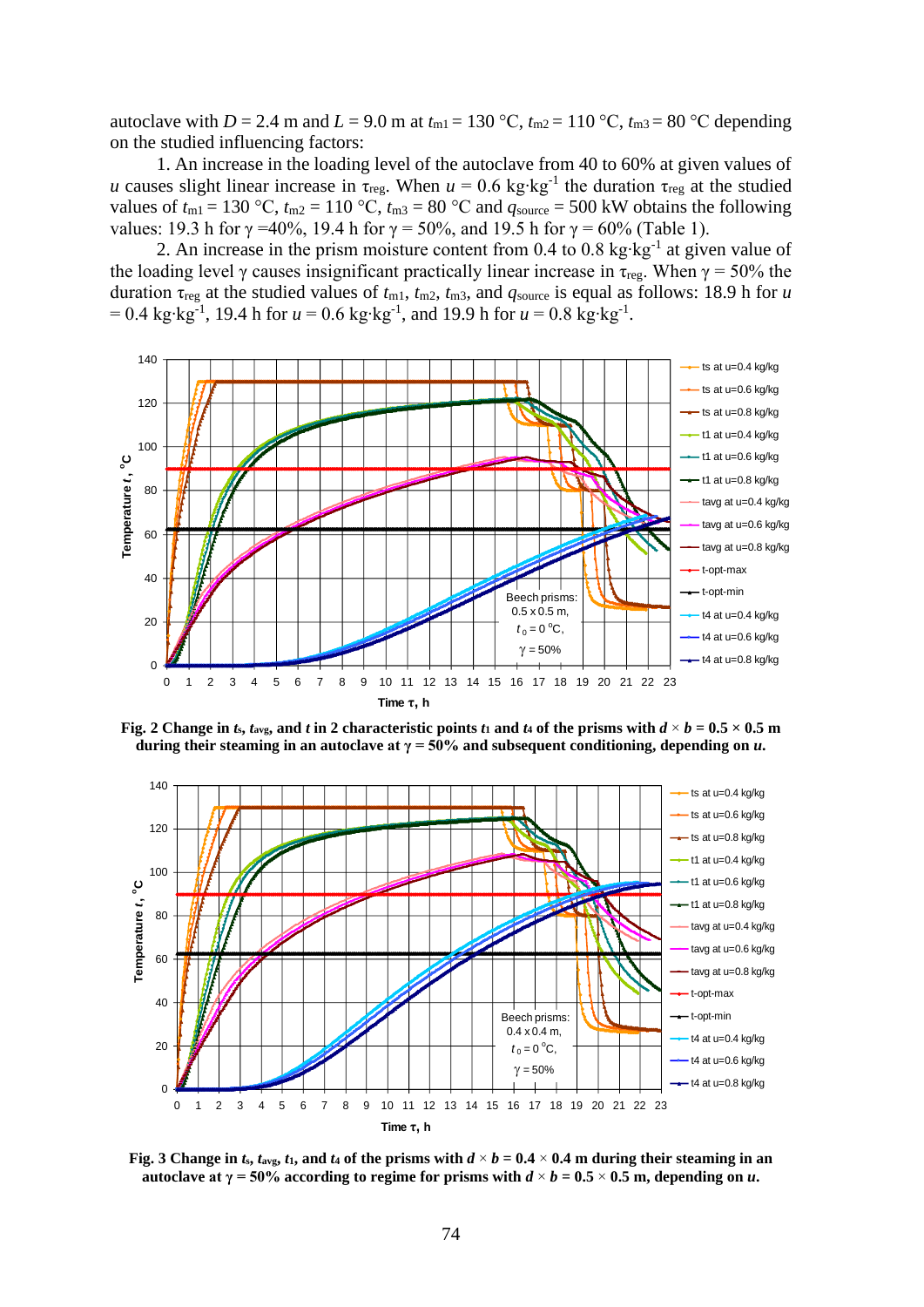

Fig. 4 Change in  $t_s$ ,  $t_{\text{avg}}$ ,  $t_1$ , and  $t_4$  of the prisms with  $d \times b = 0.3 \times 0.3$  m during their steaming in an **autoclave at**  $\gamma = 50\%$  **according to regimes for prisms with**  $d \times b = 0.5 \times 0.5$  **m, depending on** *u***.** 



Fig. 5 Change in  $t_s$ ,  $t_{\text{avg}}$ ,  $t_1$ , and  $t_4$  of the prisms with  $u = 0.6$  kg·kg<sup>-1</sup> during their steaming in an **autoclave at**  $\gamma = 50\%$  **according to regimes for prisms with**  $d \times b = 0.5 \times 0.5$  **m, depending on**  $d \times b$ **.** 

3. An increase in the wood moisture content *u* caused practically linear increase in the duration of the first stage of the regimes for autoclave steaming,  $0 - \tau_1$ . When  $d \times b = 0.5 \times$ 0.5 m,  $u = 0.6$  kg⋅kg<sup>-1</sup>,  $\gamma = 50\%$ , and  $q_{source} = 500$  kW, the duration  $\tau_1$  is equal as follows: 1.4 h for *u* = 0.4 kg⋅kg<sup>-1</sup>, 1.8 h for *u* = 0.6 kg⋅kg<sup>-1</sup>, and 2.2 h for *u* = 0.8 kg⋅kg<sup>-1</sup>.

The reason for this influence of  $u$  on  $\tau_1$  is that the larger wood moisture content is the more heat capacity of the wet wood is present in the autoclave (CHUDINOV 1968, DELIISKI and DZURENDA 2010, HRČKA and BABIAK 2017). Because of this, the larger part of the limited  $q_{source} = 500$  kW constant flux of the water steam at the beginning of the steaming regime is needed for warming up of the prisms with larger *u,* while the remaining smaller part from this flux leads to a smaller (i.e., slower) increase in  $t_m$  during any next step  $\Delta \tau$ when solving the mathematical model.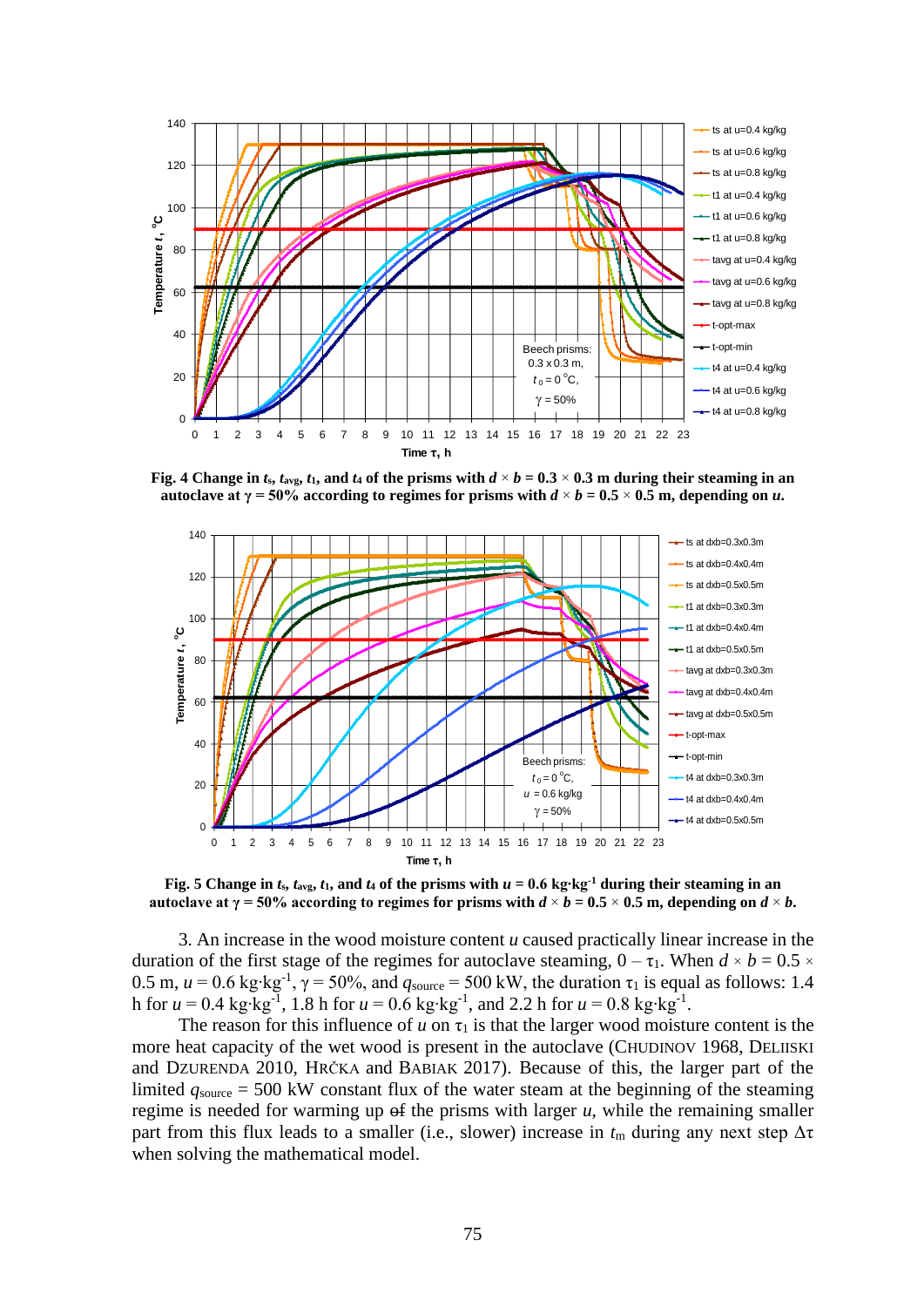| u,                                          |            |                              |                 | $\tau_4 =$            | $t_1$           | $t_4$           | $t_1$           | $t_4$           | $t_1$ at        | $t_4$ at        | $t_1$ at        | $t_4$ at        |
|---------------------------------------------|------------|------------------------------|-----------------|-----------------------|-----------------|-----------------|-----------------|-----------------|-----------------|-----------------|-----------------|-----------------|
| kg.                                         | γ,<br>$\%$ | $\tau_2$<br>$\boldsymbol{h}$ | $\tau_3$ ,<br>h | $\tau_{\text{reg}}$ , | at $\tau_2$ ,   | at $\tau_2$ ,   | at $\tau_4$ ,   | at $\tau_4$     | $\tau_4 + 1h$ , | $\tau_4 + 1h$ , | $\tau_4 + 2h$ , | $\tau_4 + 2h$ , |
| $kg^{-1}$                                   |            |                              |                 | $\boldsymbol{h}$      | $\rm ^{\circ}C$ | $\rm ^{\circ}C$ | $\rm ^{\circ}C$ | $\rm ^{\circ}C$ | $\rm ^{\circ}C$ | $\rm ^{\circ}C$ | $\rm ^{\circ}C$ | $\rm ^{\circ}C$ |
| Prisms with $d \times b = 0.5 \times 0.5$ m |            |                              |                 |                       |                 |                 |                 |                 |                 |                 |                 |                 |
| 0.4                                         | 40         | 15.3                         | 17.3            | 18.8                  | 121.8           | 42.7            | 97.0            | 58.3            | 78.6            | 62.2            | 61.5            | 65.7            |
| 0.4                                         | 50         | 15.4                         | 17.4            | 18.9                  | 121.8           | 42.8            | 96.9            | 58.3            | 78.2            | 62.2            | 61.3            | 65.7            |
| 0.4                                         | 60         | 15.5                         | 17.5            | 19.0                  | 121.8           | 42.8            | 97.2            | 58.3            | 78.9            | 62.2            | 61.7            | 65.7            |
| 0.6                                         | 40         | 15.8                         | 17.8            | 19.3                  | 121.9           | 42.6            | 97.1            | 57.9            | 78.9            | 61.7            | 62.2            | 65.2            |
| 0.6                                         | 50         | 15.9                         | 17.9            | 19.4                  | 121.8           | 42.5            | 97.3            | 57.7            | 79.3            | 61.5            | 62.4            | 65.0            |
| 0.6                                         | 60         | 16.0                         | 18.0            | 19.5                  | 121.8           | 42.2            | 97.7            | 57.4            | 80.3            | 61.3            | 63.3            | 64.8            |
| 0.8                                         | 40         | 16.3                         | 18.3            | 19.8                  | 121.9           | 42.4            | 98.6            | 57.4            | 79.7            | 61.2            | 63.5            | 64.7            |
| 0.8                                         | 50         | 16.4                         | 18.4            | 19.9                  | 121.8           | 42.2            | 98.0            | 57.1            | 81.1            | 60.9            | 64.0            | 64.4            |
| 0.8                                         | 60         | 16.5                         | 18.5            | 20.0                  | 121.7           | 41.6            | 97.6            | 56.6            | 80.3            | 60.4            | 63.1            | 63.9            |
| Prisms with $d \times b = 0.4 \times 0.4$ m |            |                              |                 |                       |                 |                 |                 |                 |                 |                 |                 |                 |
| 0.4                                         | 40         | 15.3                         | 17.3            | 18.8                  | 125.0           | 75.5            | 94.2            | 90.0            | 70.9            | 92.8            | 53.3            | 94.7            |
| 0.4                                         | 50         | 15.4                         | 17.4            | 18.9                  | 125.1           | 75.3            | 93.8            | 89.9            | 70.6            | 92.6            | 52.7            | 94.5            |
| 0.4                                         | 60         | 15.5                         | 17.5            | 19.0                  | 125.0           | 75.3            | 94.0            | 89.6            | 70.4            | 92.4            | 53.0            | 94.4            |
| 0.6                                         | 40         | 15.8                         | 17.8            | 19.3                  | 125.1           | 75.3            | 94.0            | 89.6            | 70.4            | 92.4            | 53.6            | 94.4            |
| 0.6                                         | 50         | 15.9                         | 17.9            | 19.4                  | 125.0           | 74.8            | 93.8            | 89.3            | 70.0            | 92.1            | 53.4            | 94.1            |
| 0.6                                         | 60         | 16.0                         | 18.0            | 19.5                  | 125.0           | 74.8            | 93.9            | 88.8            | 70.4            | 91.7            | 53.5            | 93.7            |
| 0.8                                         | 40         | 16.3                         | 18.3            | 19.8                  | 125.1           | 75.2            | 94.7            | 89.3            | 70.5            | 92.1            | 55.1            | 94.1            |
| 0.8                                         | 50         | 16.4                         | 18.4            | 19.9                  | 125.0           | 74.3            | 93.9            | 88.7            | 72.0            | 91.6            | 54.8            | 93.6            |
| 0.8                                         | 60         | 16.5                         | 18.5            | 20.0                  | 124.9           | 73.3            | 94.0            | 87.9            | 72.7            | 90.8            | 54.1            | 92.9            |
| Prisms with $d \times b = 0.3 \times 0.3$ m |            |                              |                 |                       |                 |                 |                 |                 |                 |                 |                 |                 |
| 0.4                                         | 40         | 15.3                         | 17.3            | 18.8                  | 128.1           | 110.0           | 90.2            | 116.4           | 58.7            | 115.3           | 43.9            | 112.2           |
| 0.4                                         | 50         | 15.4                         | 17.4            | 18.9                  | 128.1           | 109.7           | 90.3            | 116.2           | 59.1            | 115.2           | 44.0            | 112.2           |
| 0.4                                         | 60         | 15.5                         | 17.5            | 19.0                  | 128.1           | 109.2           | 90.0            | 115.8           | 57.8            | 114.7           | 43.5            | 111.7           |
| 0.6                                         | 40         | 15.8                         | 17.8            | 19.3                  | 128.1           | 109.8           | 90.3            | 116.3           | 59.2            | 115.2           | 44.6            | 112.2           |
| 0.6                                         | 50         | 15.9                         | 17.9            | 19.4                  | 128.1           | 109.2           | 90.1            | 115.8           | 58.8            | 114.8           | 44.4            | 111.9           |
| 0.6                                         | 60         | 16.0                         | 18.0            | 19.5                  | 128.0           | 108.4           | 90.4            | 115.4           | 60.0            | 114.6           | 44.8            | 111.8           |
| 0.8                                         | 40         | 16.3                         | 18.3            | 19.8                  | 128.1           | 109.7           | 90.3            | 116.1           | 59.7            | 115.2           | 45.3            | 112.4           |
| 0.8                                         | 50         | 16.4                         | 18.4            | 19.9                  | 128.0           | 108.7           | 90.4            | 115.5           | 60.1            | 114.7           | 45.4            | 112.0           |
| 0.8                                         | 60         | 16.5                         | 18.5            | 20.0                  | 127.9           | 107.4           | 90.3            | 114.8           | 60.0            | 114.0           | 45.5            | 111.4           |

Tab 1 Change in  $\tau_{reg}$  and *t* of beech prisms with  $t_0 = 0$  °C during their steaming in an autoclave at  $t_{m1} = 130$ <sup>o</sup>C,  $t_{m2}=110$  <sup>o</sup>C,  $t_{m3}=80$  <sup>o</sup>C according to regimes for prisms with  $d \times b = 0.5 \times 0.5$  m, depending on **dimensions of the cross section**  $d \times b$ **, wood moisture content** *u* **and loading level of the autoclave**  $\gamma$ **.** 

4. A decrease in the prisms dimensions at given values of *u* and γ causes non-linear increase of  $\tau_1$ . For example, when  $u = 0.6$  kg⋅kg<sup>-1</sup>,  $\gamma = 50\%$ , and  $q_{source} = 500$  kW the duration  $\tau_1$  obtains the following values:

- at *d* × *b* = 0.4 × 0.4 m: 1.8 h for *u* = 0.4 kg∙kg-1 , 2.4 h for *u* = 0.6 kg∙kg-1 , and 3.0 h for  $u = 0.8 \text{ kg·kg}^{-1}$ .

- at *d* × *b* = 0.3 × 0.3 m: 2.4 h for *u* = 0.4 kg∙kg-1 , 3.3 h for *u* = 0.6 kg∙kg-1 , and 4.0 h for  $u = 0.8 \text{ kg·kg}^{-1}$ .

The reason of this influence of the dimensions  $d \times b$  on  $\tau_1$  is that the heating of the prisms with smaller cross section dimensions is done faster in comparison with the heating of the prisms with larger dimensions, which means that the smaller prisms have a larger heat capacity. Because of this, a larger part of the limited by  $q_{source} = 500 \text{ kW}$  constant flux of the water steam introduced into the autoclave at the beginning of the regime for the heating of the prisms with smaller dimensions is needed and as a consequence, a less part from this flux remains for the formation of a smaller (i.e., slower) increase in  $t_m$  during any next step  $\Delta \tau$ when solving the mathematical model.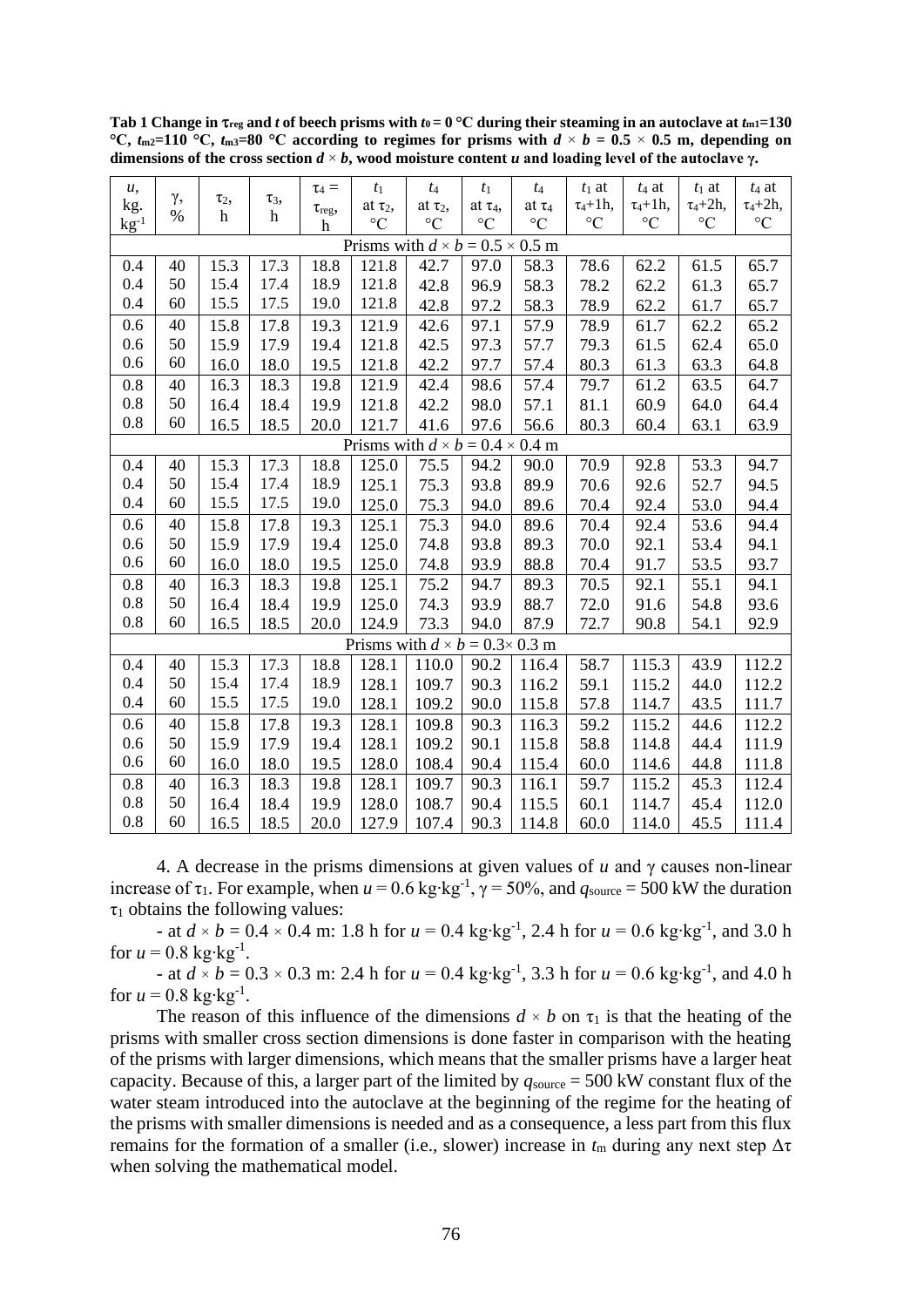5. The temperatures of the studied characteristic points near the prisms surfaces  $(t_1)$ and in the prisms centre  $(t_4)$  are within the following ranges after 1 h and 2 h conditioning of the steamed prisms in an air environment at  $t_{\text{m-cond}} = 20 \degree \text{C}$  (refer to Table 1):

- after 1 h conditioning: from 60.4 °C to 80.3 °C for prism with  $d \times b = 0.5 \times 0.5$  m, from 70.0 °C to 92.8 °C for prism with  $d \times b = 0.4 \times 0.4$  m, and from 57.8 °C to 115.3 °C for prism with  $d \times b = 0.3 \times 0.3$  m;

- after 2 h conditioning: from 61.3 °C to 65.7 °C for prism with  $d \times b = 0.5 \times 0.5$  m, from 52.7 °C to 94.7 °C for prism with  $d \times b = 0.4 \times 0.4$  m, and from 43.5 °C to 112.4 °C for prism with  $d \times b = 0.3 \times 0.3$  m.

These data show that 2D temperature fields of the prisms with  $d \times b = 0.5 \times 0.5$  m and  $d \times b = 0.4 \times 0.4$  m enter between  $t_{\text{opt-min}} = 62 \text{ °C}$  and  $t_{\text{opt-max}} = 90 \text{ °C}$  (or are very close to these values of  $t_{opt}$ ) after their simultaneous steaming according to regimes with  $d \times b = 0.5$  $\times$  0.5 m and after subsequent conditioning for 1 h and 2 h. This means that these prisms are well plasticized enough to produce high quality veneer.

The temperatures on the surface and in the centre of the prisms with  $d \times b = 0.3 \times 0.3$ m turn out to be more than 20 °C outside the limits  $t_{\text{opt-min}} = 62$  °C and  $t_{\text{opt-max}} = 90$  °C both at the end of their autoclave steaming according to regimes with  $d \times b = 0.5 \times 0.5$  m and after their subsequent 1 h and 2 h air conditioning. This means that good quality veneer cannot be produced from such prisms, i.e., from the layers of prisms having a significantly lower temperature than *t*opt-min, in the veneer cracks would appear, and from the layers with a significantly higher temperature than  $t_{\text{opt-max}}$ , in the surface of the veneer it would have torn fibres and deteriorated smoothness.

Consequently, to obtain quality veneer from wooden prisms steamed simultaneously in an autoclave, they must have thicknesses with differences between them in the range up to 100 mm. It is necessary to carry out the autoclave steaming according to the regime that applies to the prisms with the largest thickness in a given batch. Then the influence of the wood moisture content and loading level of the autoclave on the plasticization degree of the prisms and on the veneer quality is practically negligible.

## **CONCLUSIONS**

An approach to mathematical modeling and research on 2D temperature distribution in non-frozen wooden prisms with different cross section dimensions,  $d \times b$ , and wood moisture content, *u*, during simultaneous steaming in an autoclave at different loading level,  $\gamma$ , and limited heat power of the steam generator,  $q_{source}$ , and also during the subsequent air conditioning in the production of veneer is presented in the paper.

For numerical solving of the 2D model and carrying out the numerous computer simulations with it, a software program was prepared in the calculation environment of Visual FORTRAN Professional developed by Microsoft.

Tables and diagrams of the non-stationary change in 2D temperature distribution of beech prisms with cross-section dimensions  $0.3 \times 0.3$  m,  $0.4 \times 0.4$  m, and  $0.5 \times 0.5$  m, initial temperature of 0 °C, basic density of 560 kg·m<sup>-3</sup>, moisture content of 0.4, 0.6, and 0.8 kg·kg<sup>-1</sup> <sup>1</sup>, during their simultaneous steaming in an autoclave according to regimes with  $d \times b = 0.5$  $\times$  0.5 m are presented and analysed in the paper. An autoclave with industrial dimensions: diameter of 2. 4 m, length of 9.0 m and loading level of 40, 50, 60% and a limited heat power of the steam generator  $q_{\text{source}} = 500 \text{ kW}$  were used during the simulations.

It was found that veneer of good quality in accordance with the standard can be obtained after simultaneous steaming of prisms of the same wood species with differences between their thicknesses up to 100 mm. It is necessary to carry out the steaming according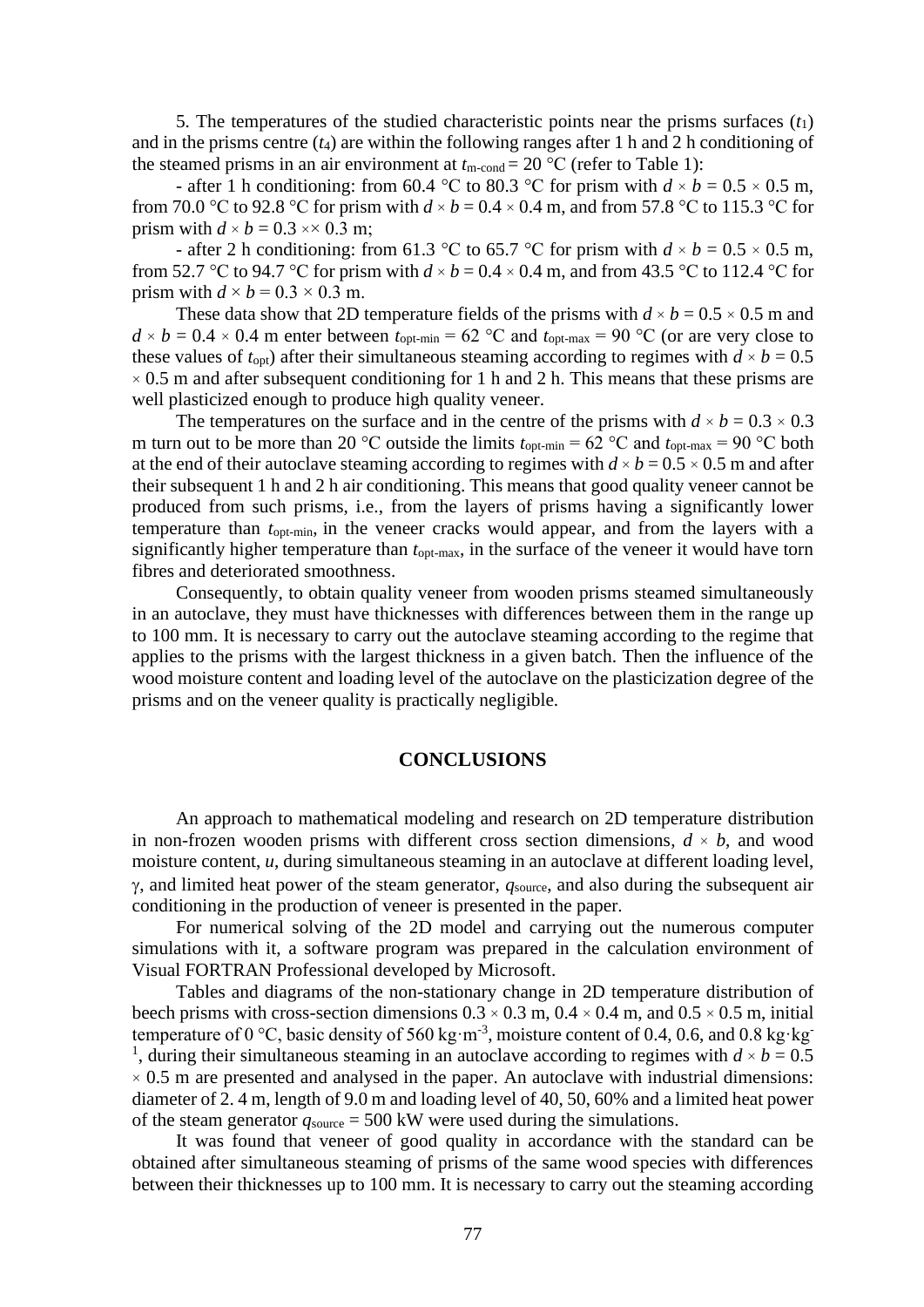to the regime that applies to the prisms with the largest thickness in a given batch. Then the influence of the wood moisture content and loading level of the autoclave on the plasticization degree of the prisms and on the veneer quality is practically negligible.

The suggested approach and the obtained results can be used for the computation and model based automatic realization of energy efficient optimized regimes for autoclave steaming of different wood materials at limited power of the steam generator (HADJISKI and DELIISKI 2016, HADJISKI *at al*. 2019).

#### **REFERENCES**

CHUDINOV, B. S. 1966. Theoretical Research of Thermo-physical Properties and Thermal Treatment of Wood, Dissertation for DSc., Krasnoyarsk, USSR : SibLTI.

CHUDINOV, B. S. 1968. Theory of the Thermal Treatment of Wood. Moscow : Nauka, 255 pp.

BEKHTA, P., NIEMZ, P. 2003. Effect of High Temperature on the Change in Color, Dimensional Stability and Mechanical Properties of Spruce Wood. In Holzforschung, 57: 539−546.

BURTIN, P. *et al.* 2000. Wood Colour and Phenolic Composition under Various Steaming Conditions. In Holzforschung, 54: 33−38.

DAGBRO, O. *et al.* 2010. Colour Responses from Wood, Thermally Modified in Superheated Steam and Pressurized Steam Atmospheres. In Wood Material Science & Engineering, 5: 211−219.

DELIISKI, N. 1990. Mathematische Beschreibung der spezifischen Wärmekapazität des aufgetauten und gefrorenen Holzes, In Proceedings of the VIII<sup>th</sup> International Symposium on Fundamental Research of Wood. Warsaw, Poland, pp. 229−233.

DELIISKI, N. 1994. Mathematical Description of the Thermal Conductivity Coefficient of Non-frozen and Frozen Wood. In Proceedings of the 2nd International Symposium on Wood Structure and Properties '94, Zvolen, Slovakia, pp. 127−134.

DELIISKI, N. 2003. Modelling and Technologies for Steaming Wood Materials in Autoclaves. Dissertation for DSc., Sofia: University of Forestry, 358 pp.

DELIISKI, N. 2004. Modelling and Automatic Control of Heat Energy Consumption Required for Thermal Treatment of Logs. In Drvna Industrija, 55(4): 181−199.

DELIISKI, N. 2011a. Model Based Automatic Control of the Wood Steaming Process in Autoclaves. 4 th International Science Conference "Woodworking techniques", Prague, 7−10 September: 67−72.

DELIISKI, N. 2011b. Transient Heat Conduction in Capillary Porous Bodies. In Ahsan A. (ed) Convection and Conduction Heat Transfer. In Tech Publishing House, Rieka: 149-176.

DELIISKI, N. 2013. Modelling of the Energy Needed for Heating of Capillary Porous Bodies in Frozen and Non-frozen States. Saarbrücken: Lambert Academic Publishing, Scholars' Press, Germany, 106 pp.

DELIISKI, N., DZURENDA, L. 2010. Modelling of the Thermal Processes in the Technologies for Wood Thermal Treatment. Zvolen : TU vo Zvolene, Slovakia, 224 pp.

DELIISKI, N., DZURENDA, L., ANGELSKI, D., TUMBARKOVA, N. 2018. An Approach to Computing Regimes for Autoclave Steaming of Prisms for Veneer Production with a Limited Power of the Heat Generator. In Acta Facultatis Xilologiae Zvolen, 60(1): 101-112.

DELIISKI, N., DZURENDA, L., TRICHKOV, N., TUMBARKOVA, N. 2020. Computing the 2D Temperature Field in Non-frozen Logs at Changing Atmospheric Temperature and during their Subsequent Autoclave Steaming. In Acta Facultatis Xilologiae Zvolen, 62(2): 47-59.

DELIISKI, N., DZURENDA, L., NIEMZ, P., ANGELSKI, D., TUMBARKOVA, N. 2021. Computing the 2D Temperature Distribution in Logs Stored for a Long Time in an Open Warehouse in Winter and during Subsequent Autoclave Steaming. In Acta Facultatis Xilologiae Zvolen, 63(1): 49-62.

DELIISKI, N., SOKOLOVSKI, S. 2007. Autoclaves for Intensive Resource Saving Steaming of Wood Materials. 2nd International Scientific Conference "Woodworking techniques", Zalesina, Croatia, (2007): 19−26.

DZURENDA, L., DELIISKI, N. 2011. Mathematical Мodel for Calculation Standard Values for Heat Energy Consumption during the Plasticization Process of Wood Logs and Prisms by Hot Water in Pits. In Acta Facultatis Xilologie Zvolen, 53(2): 25-36.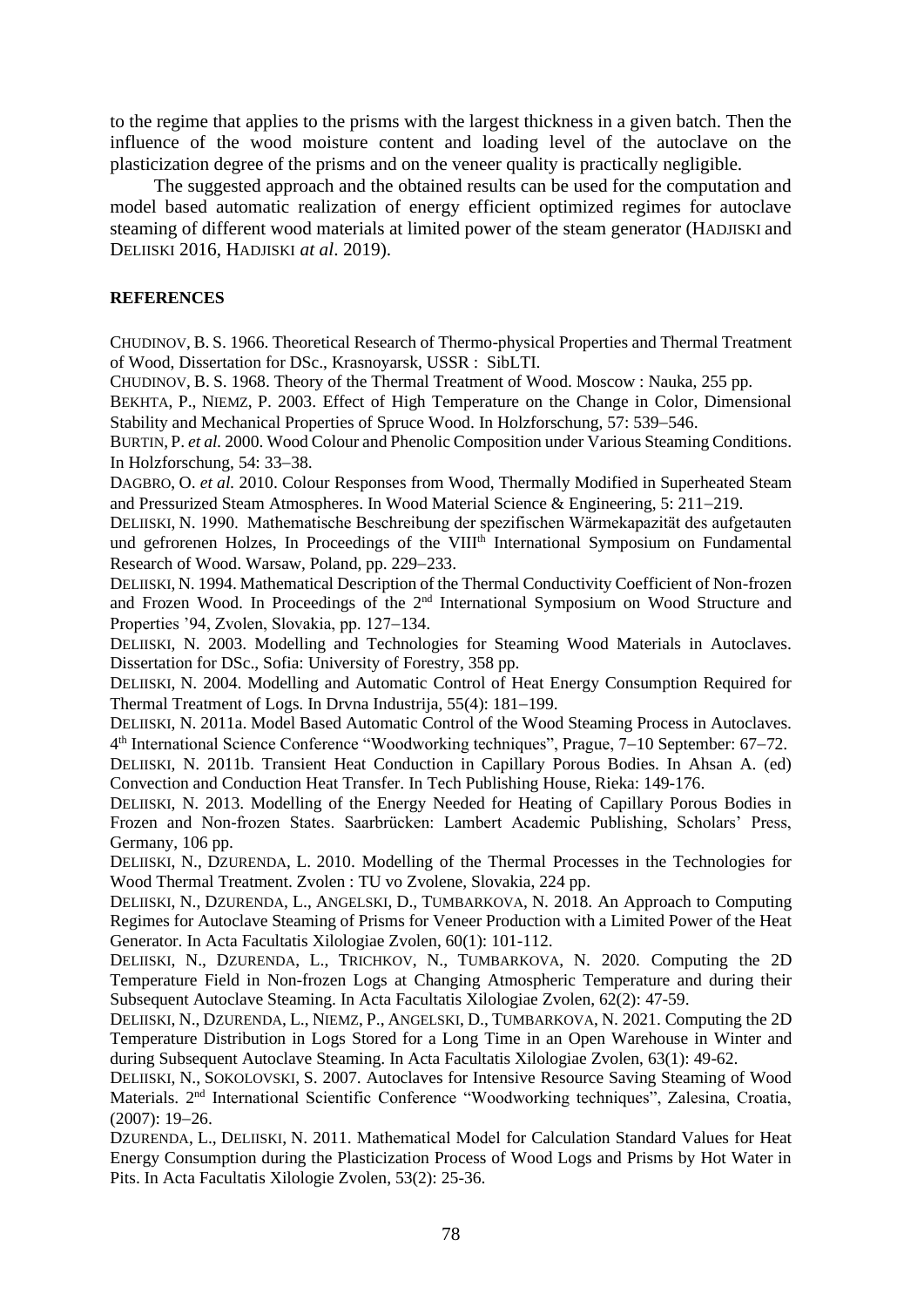HADJISKI, M., DELIISKI, N. 2016. Advanced Control of the Wood Thermal Treatment Processing. In Cybernetics and Information Technologies, Bulgarian Academy of Sciences, 16(2): 179−197.

HADJISKI, M., DELIISKI, N., GRANCHAROVA, A. 2019. Spatiotemporal Parameter Estimation of Thermal Treatment Process via Initial Condition Reconstruction using Neural Networks. In Hadjiski M, Atanasov KT, editors. Intuitionistic Fuzziness and Other Intelligent Theories and Their Applications. Springer International Publishing AG, Cham, Switzerland: 51-80.

HRČKA, R., BABIAK, M. 2017. Wood Thermal Properties. In Wood in Civil Engineering, Giovanna Consu, In TechOpen: 25-43. DOI: 105772/65805

KANTER K.R. 1955. Investigation of the Thermal Properties of Wood. Dissertation, Moscow, USSR: MLTI.

KHATTABI, A., STEINHAGEN, H. P. 1992. Numerical Solution to Two-dimensional Heating of Logs. In Holz als Roh- und Werkstoff, 50 (7-8): 308-312.

KHATTABI, A., STEINHAGEN, H. P. 1993. Analysis of Transient Non-linear Heat Conduction in Wood Using Finite-difference Solutions. In Holz als Roh- und Werkstoff, 51 (4): 272-278.

KHATTABI, A., STEINHAGEN, H. P. 1995. Update of "Numerical Solution to Two-dimensional Heating of Logs". In Holz als Roh- und Werkstoff, 53(1): 93-94.

KOLLMANN, F. F., CÔTÉ, W. A. JR. 1984. Principles of wood science and technology. I. Solid wood. New York, Berlin, Heidelberg : Springer-Verlag, 592 pp.

MÖRATH, E. 1949. Das Dämpfen ubd Kochen in der Furnier- und Sperrholzindustrie. In Holztehnik, N<sub>o</sub> 7.

NIEMZ, P., SONDEREGGER, W. 2017. Holzphysik: Physik des Holzes und der Holzwerkstoffe: Carl Hanser Verlag GmbH & Company KG, 580 pp.

PERVAN, S. 2009. Technology for Treatment of Wood with Water Steam. Zagreb : University in Zagreb.

POŽGAJ, A., CHOVANEC, D., KURJATKO, S., BABIAK, M. 1997. Structure and Properties of Wood. 2<sup>nd</sup> edition, Bratislava: Priroda a.s., 486 pp.

RIEHL, T., WELLING, J., FRÜHWALD, A. 2002. Druckdämpfen von Schnittholz, Arbeitsbericht 2002/01: Institut für Holzphysik, Hamburg: Bundesforschungsanstalt für Forst- und Holzwirtschaft. SHUBIN, G. S. 1990. Drying and Thermal Treatment of Wood. Moscow : Lesnaya Promyshlennost, 337 pp.

SOKOLOVSKI, S., DELIISKI, N., DZURENDA, L. 2007. Constructive Dimensioning of Autoclaves for Treatment of Wood Materials under Pressure. 2nd International Scientific Conference "Woodworking techniques", Zalesina, Croatia (2007): 117−126.

STEINHAGEN, H. P. 1977. Thermal conductive properties of wood, green or dry, from –40 to +100 <sup>o</sup>C: a literature review. General Technical Report FPL-09, Forest Products Laboratory, Forest Service.

STEINHAGEN, H. P. 1986. Computerized Finite-difference Method to Calculate Transient Heat Conduction with Thawing. In Wood Fiber Science, 18 (3): 460-467.

STEINHAGEN, H. P. 1991. Heat Transfer Computation for a Long, Frozen Log Heated in Agitated Water or Steam – A Practical Recipe. In Holz als Roh- und Werkstoff, 49 (7-8): 287-290.

STEINHAGEN, H. P., LEE, H. W. 1988. Enthalpy Method to Compute Radial Heating and Thawing of Logs. In Wood Fiber Science, 20(4): 415-421.

STEINHAGEN, H. P., LEE, H. P., LOEHNERTZ, S. P. 1987. LOGHEAT: A Computer Program of Determining Log Heating Times for Frozen and Non-Frozen Logs. In Forest Products Journal, 37 (11-12): 60-64.

TREBULA, P., KLEMENT, I. 2002. Drying and Hydrothermal Treatment of Wood. Zvolen : TU vo Zvolene, Slovakia, 449 pp.

VIDELOV, H. 2003. Drying and Thermal Treatment of Wood. Sofia : University of Forestry, 335 pp.

#### **ACKNOWLEDGEMENTS**

This paper was supported by the Scientific Research Sector at the University of Forestry – Sofia, Bulgaria, under contract № 1079/2020.